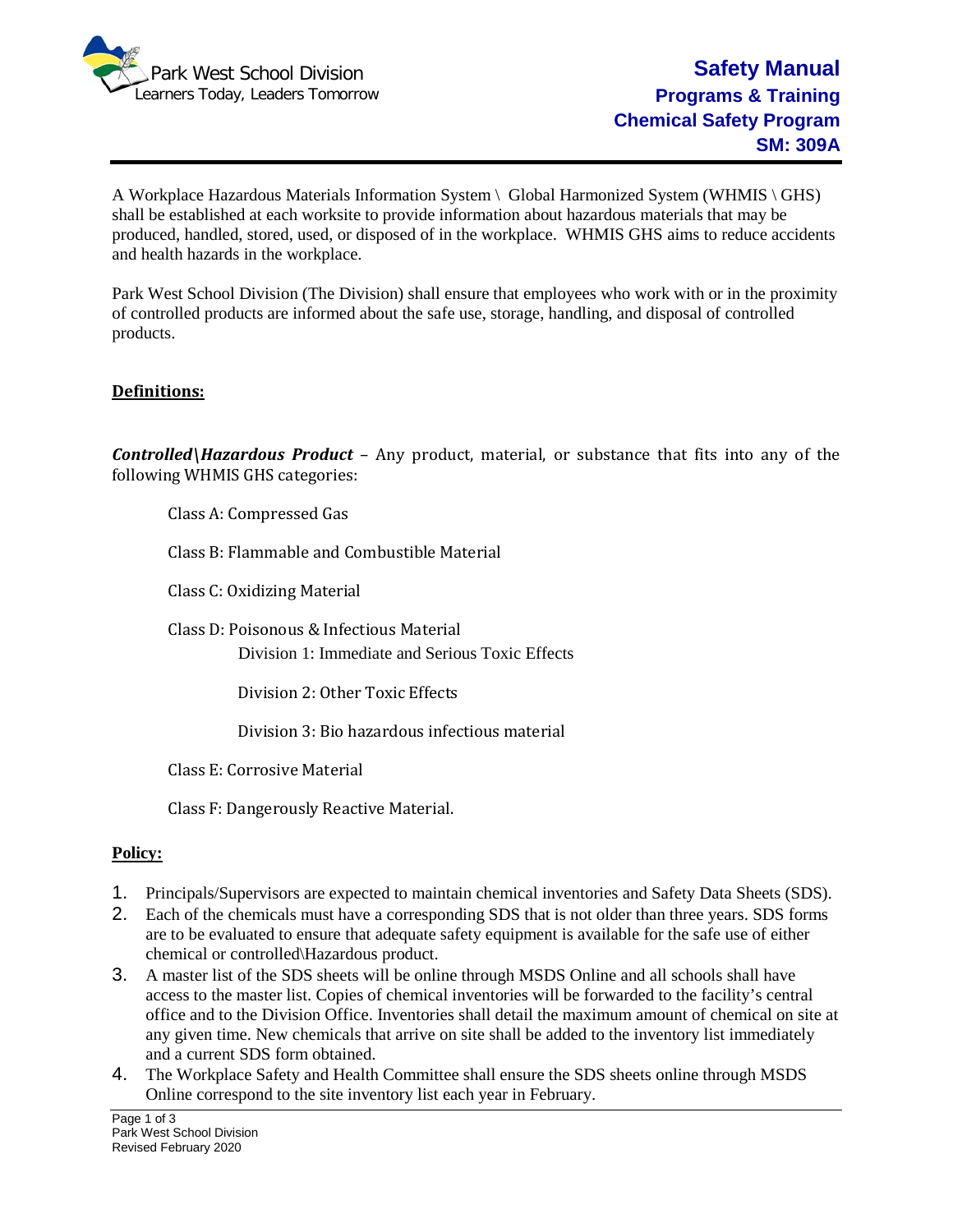

- 5. Staff shall review the SDS for any new products prior to utilizing the product.
- 6. Approved personal protective equipment, i.e. goggles, gloves, and masks, shall be available and worn by staff in each school/program.

## **Education**

- 1. General WHMIS education shall be included in the orientation for all new employees online through SDS Online or through a in house WHMIS course and test . The Division shall provide WHMIS information that is specific to the employee's or students work setting. Additional WHMIS education shall be provided as required by changes in products, work conditions, or available hazard information.
- 2. WHMIS education shall include instruction on:
	- 2.1 Safety data sheets;
	- 2.2 Supplier and workplace labels;
	- 2.3 Safe use, storage, handling, and disposal of controlled\Hazardous products;
	- 2.4 Emergency procedures.
- 3. Employees working with chemicals regularly shall review the WHMIS training program and complete a WHMIS Self Learning Test annually. All other employees shall review the WHMIS training program every three years.
- 4. The WHMIS review shall take place in September of each year.
- 5. The Workplace Safety and Health Committee may be asked to designate a committee member/school Rep to assist in coordination of the Chemical inventory review for that school or program.
- 6. The Supervisor or designate and the local Workplace Safety and Health Rep shall ensure the mandatory WHMIS inventory review occurs annually.
- 7. The Health and Safety Officer or designate shall complete a compliance report in April / May of every year regarding WHMIS training. This report will identify any staff that still requires WHMIS training.
- 8. The Workplace Safety and Health Committee is responsible to:
	- 8.1 Assist in the maintenance of all Chemical Inventories.
	- 8.2 Assist staff in completing the WHMIS online training program.
- 9. The Health and Safety Officer or designate is responsible to:
	- 9.1 Provide consultation to the local Workplace Safety and Health Committee regarding WHMIS education.
	- 9.2 Monitor compliance to the annual WHMIS education review process.